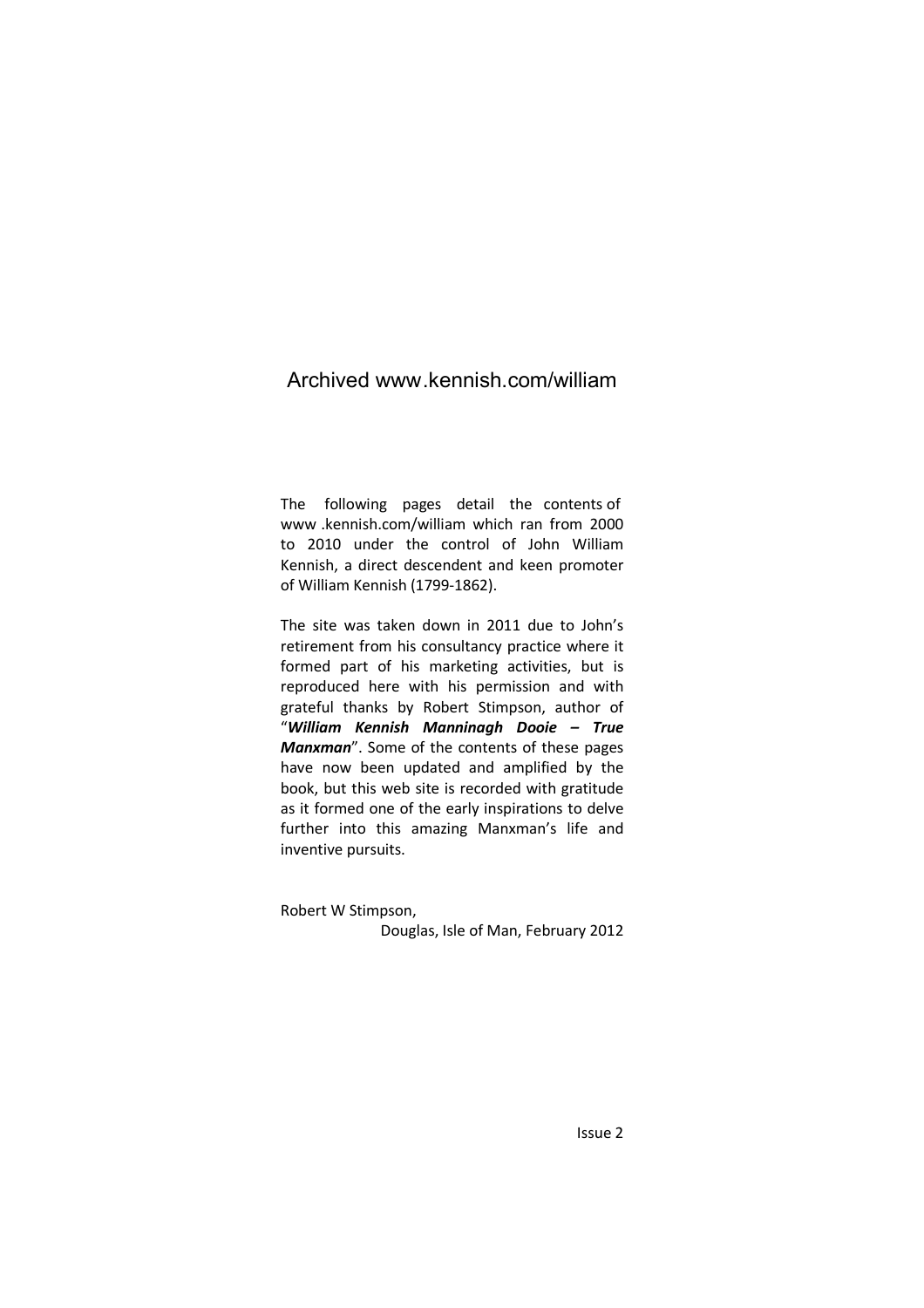

# **William Kennish**

**February 24, 1799** 

**March 19, 1862** 

**-** 

**Painting as featured on the cover of "The Ionian Mission." Original art by Geoff Hunt RSMA, Artist Partners, London, U.K.**

**Poet Writer Seaman Inventor Explorer Engineer Scientist Naval Officer Designer of the Panama Canal** 

**\_\_\_\_\_\_\_\_\_\_\_\_\_\_\_\_\_\_\_\_\_\_\_\_**

**\_\_\_\_\_\_\_\_\_** 

William Kennish was born in 1799 in a cottage, in the Parish of Maughold, close by the foot of the Bridge of Corrany, on the Isle of Man, which is located in the Irish Sea between Ireland, and Great Britain. The cottage still remains, and is occupied today, standing below the main Douglas-Ramsey Road on the East side of the foot bridge. His Father was Thomas Kennish, 11/21/1762, and his Mother, Margaret Radcliffe, 2/16/1766. William was a true Manxman, and his people for many generations past are to be found in the Kirk Maughold Church Yard there.

*A Manxman true from the cradle I was reared, Close by the foot of the bridge of Cornaa, Whose keystone was fixed in the year I was born.*  The Manxman's Farewell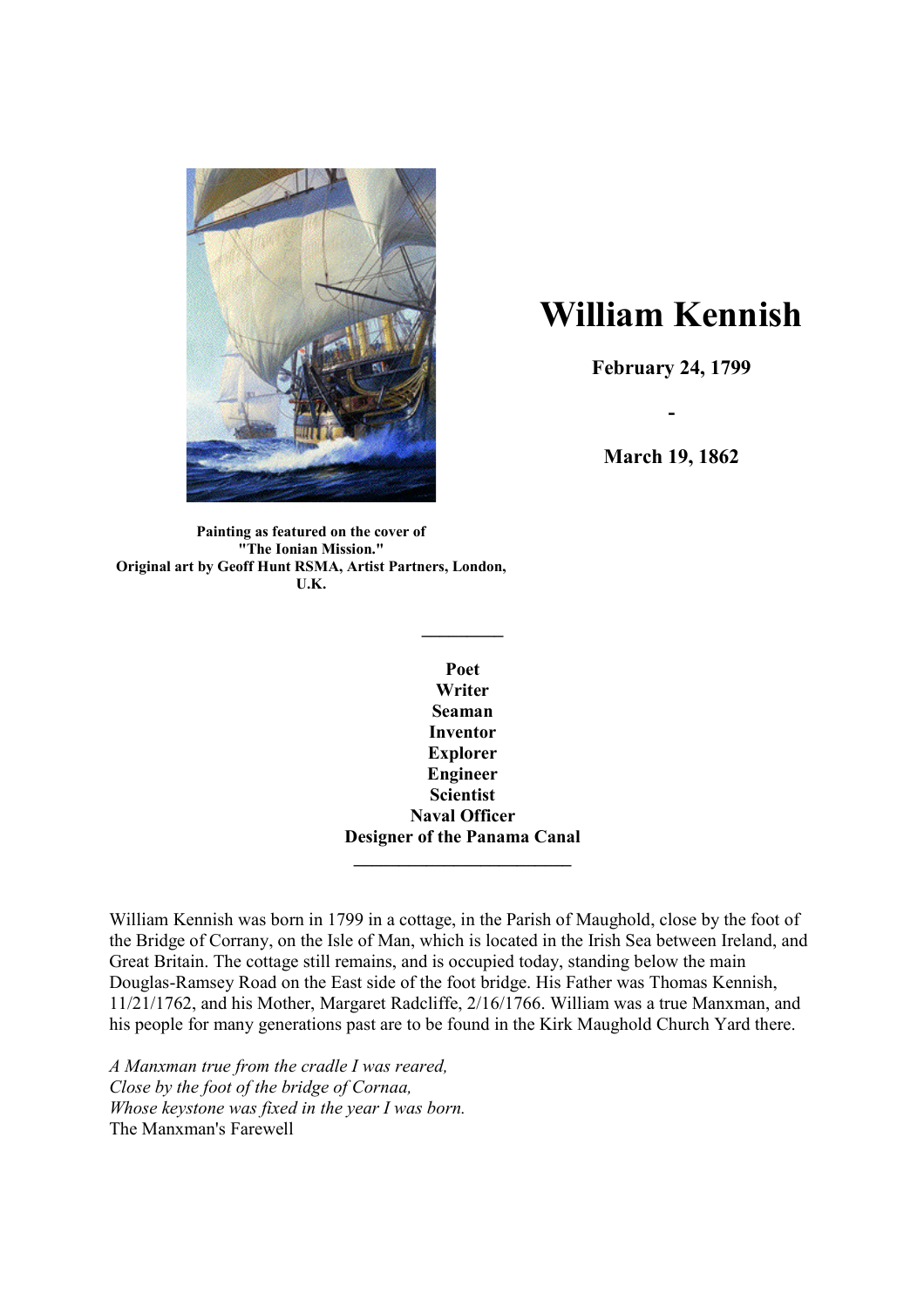The Isle of Man is known for its financial center, World Class Motorcycle Races, Manx cats with their short tails, and proud Manx ancestry, which in addition to Irish and Scottish roots, also leads back to the time of the Vikings who frequented their Island.



The Norwegian Vikings first settled the Isle in 900 A.D. as they found it to fit their need for a strategic location from which to base their attacks against the Irish, Scottish, and English settlements. The Vikings however considered the Isle of Man to be their home, and heavy Scandinavian settlements prospered there for hundreds of years. The Isle has since enjoyed hundreds of years of parliamentary procedure as their form of government, which is among the longest, and most lasting on earth. Today they remain an independent legacy, and government, and are bound by the rule of no other nation.

William was raised on a farm located in the Upper Cornaa Valley - the Cornaa Farm, by his humble parents, where he followed a plough and worked the land, and then as he grew older, he turned to, and learned the trade of a ship's carpenter at Ramsey. In 1821, at age 22,

he reportedly was crossed in love, and in great distress, left the Island, and joined the Royal Navy as a Seaman. At that time he could scarcely speak any English, his native language having been a variation of Manx Gaelic, nor could he read, or write.

*When thou prov'dst false and I was slighted, I from my native Isle did roam, And on the world became benighted, Without a friend - without a home.*  The False One

However, with his natural ability and skill, in seven short years he not only learned the language, but also rose from the position of a common Seaman, to that of a Warrant Officer, and Master Carpenter of the whole British Fleet in the Mediterranean Sea. This was accomplished due to his being given the opportunity to mingle with his well-educated shipmates, from which he became self-educated in the various areas of literature, and science -- they reportedly "being ever as willing to impart instruction as he was to receive it." Considering that he would have then only been 29 years old -- and in a time when the British Navy truly ruled the world with ships of oak, and men of iron; this was quite an accomplishment for someone who could scarcely express himself in other than his native language.

*But this was Greek to my poor brain, For names of cattle and of mountain sheep, Were all that my thick block-head could contain, No foreign subject could it learn or keep.*  Mona's Isle, Canto II

William, while well know as a poet, was a greater scientist, and inventor. In fact, many of his inventions have played an important role up until today. Simply stated, he seems to have been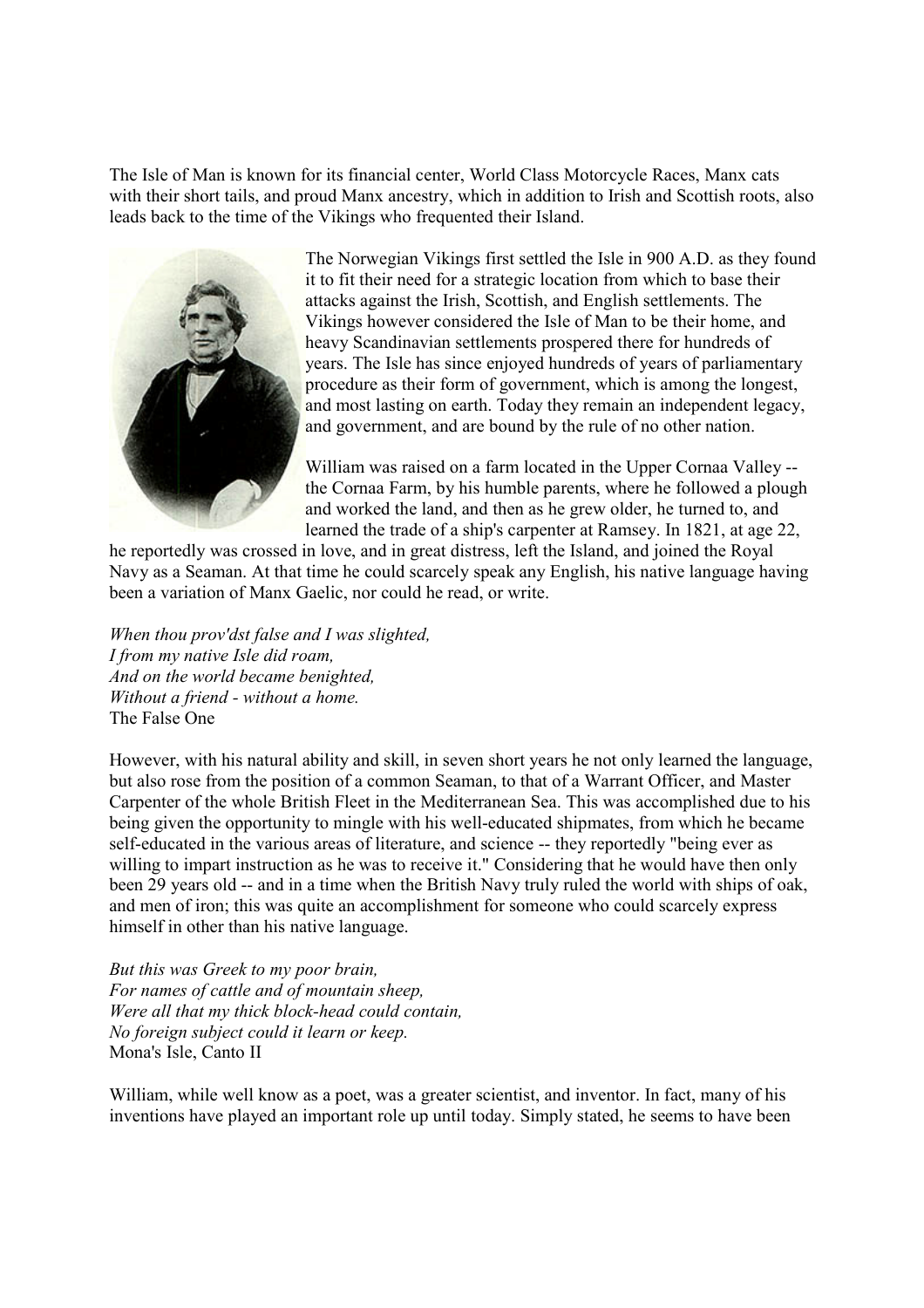the kind of man who could not see a gadget in use, but least he try to improve upon it.

For example, and from the long emptiness of the sea and sky, and his small shipboard cabin came a variety of ideas to include;

# **§ Warship Cannon Fire - Surveying Instrument; the Theodolite**

In this period, warships had to manoeuvre the entire ship to bring their guns to bear. This is to say that their guns were fixed, and pointed outward - and to angle the shot, the entire ship had to be moved one way, or another. In warfare, the ship brought its long side to bear toward the enemy ship -- and fired a tremendous salvo. And if the ship rocked upward, or downward, the target was missed. Unfortunately, when in this ineffective position, your ship was also then left broadside to the enemy ship -- which in turn turned loosed their broadside fire on you. Naval warfare of that age therefore amounted to seeing which ship could take the most cannon fire. For very obvious reasons, this logic was counterproductive and deadly in terms of men, and ships.

William, being a practical man, decided that it would be much more logical to rotate the individual guns, than the entire ship. So, while on board the H.M.S. Hussar, and on the North American station in 1830, he developed the method "for the concentration of fire of a ship's broadside" which greatly enhanced the destructive power of the British warship's massed guns, with a much lower rate of death and destruction, to their warships.

His first problem was to estimate the distance to the target; so, he accomplished this by inventing the theodolite. A theodolite is a surveying instrument used to measure horizontal and vertical angles with a small telescope that can move in horizontal and vertical planes. Having found the distance, he then had to devise a method of moving the guns into the required side angles of fire, and the barrels into the correct angle of elevation. This was simple -- he developed, and used standardized wooden wedges. He then made a chart for each gun so that the gunners knew exactly the right angle of fire and trajectory required, the exact wedges to use, and the exact position needed -- all of which positioned the gun, irrespective of the position of the ship, exactly on the target. His method was tested in the West Indies, was successful, and became standard operating procedure for the British Navy.

His principle of naval warship gun laying, although now accomplished mechanically by steel, computers, and hydraulic power systems -- remains the same as he devised it using ships of wood, and men of steel in the early-1800's.

And the surveying profession got the theodolite, which is still used today although it has now been laser enhanced. William would be impressed !!

# **§ Using Warship Cannon on Land**

Logically, and in a natural sequence of things, his attention then fell upon the value of also using these same ship cannons on land in support of ground troops when there was no immediate prospect of a pending sea battle.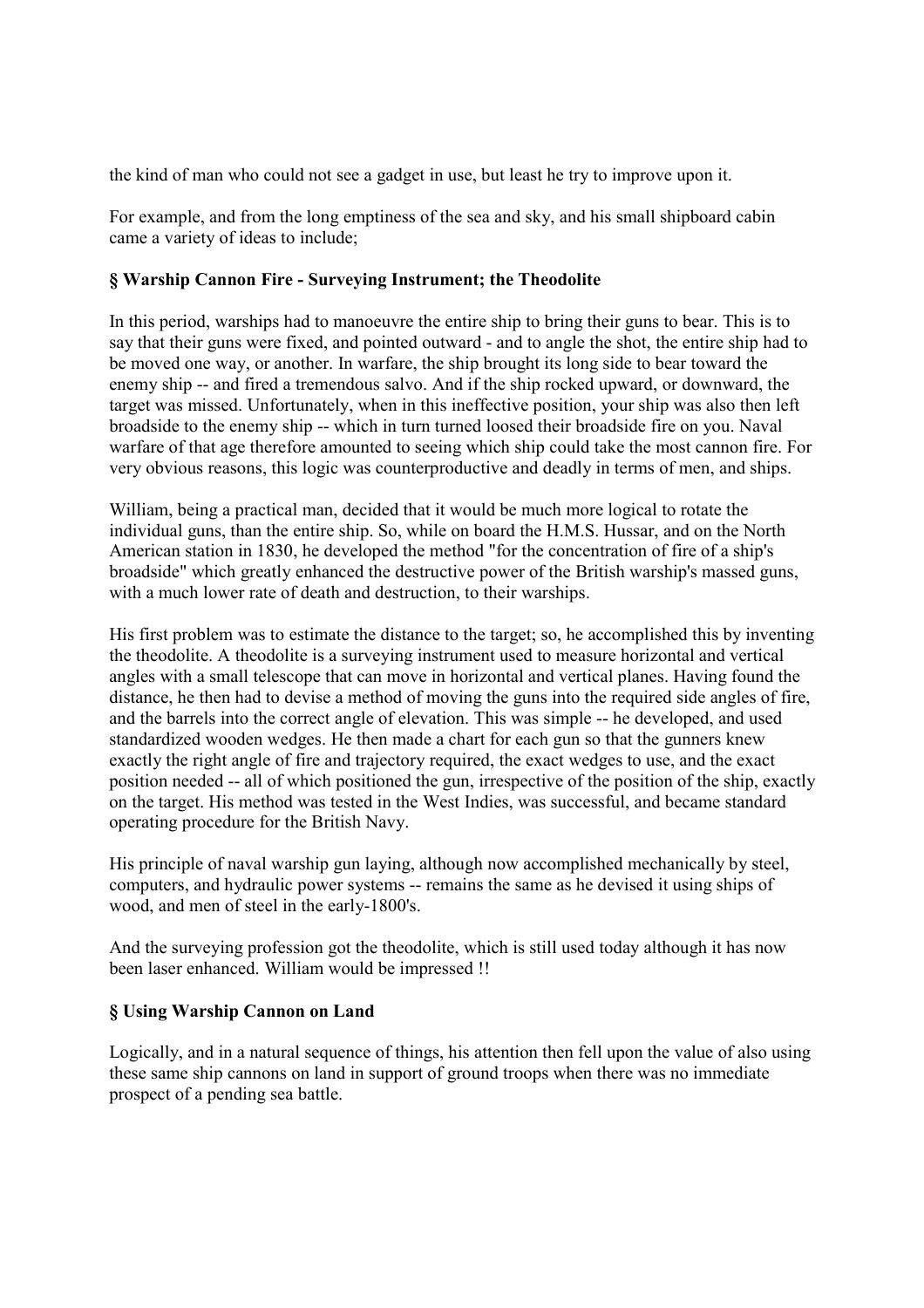Cannons of the period were made of very heavy brass, and therefore could not be moved from ship to shore in a practical way. William simply took the ship's fresh water tanks, which were used and emptied one at a time, and placed them on deck. Then the guns were strapped to the tanks, lowered over the side, and placed into water by using the ship's davits. In turn, the ship's boats were then able to tow the guns to shore, where they were placed onto specifically designed horse drawn gun carriages, to be taken quickly into battle.

Crude, but practical, and a forerunner of the modern military self-propelled, and amphibious gun.

# **§ Grey Paint for Naval Warships**

Modern warships are painted grey to best blend into their ocean environment. Note in early paintings that warships of his day were painted black, and were therefore easily observed. William was the advocate for changing the color of British warships from black, to gray, and it was done.

Note the color of the warship in Geoff Hunt's painting at the beginning of this essay - black. Please take time to visit Geoff's Internet site which is found at http://theartbook/portfolios/artistpartners/hunt.g/pics1.htm - If you are in the area, his works are available at the Mystic Seaport Maritime Museum located in Mystic, Connecticut.

# **§ Artificial Horizon**

William discovered that there were deviations of a ship's compass as it moved about the ocean. As a method of checks and balances, he therefore invented the first artificial horizon. This was a trough of mercury in which the stars were reflected, and it is quite understandable that an actual image of the stars before the navigator of a ship was more reliable than a compass, wherein there were likely to be deviations.

This same method of studying the stars is still used by astronomers.

# **§ Steam Engines**

In his time, steam was coming into use as a method of power, in lieu of sails. William submitted designs for future steam engines to the British Naval Admiralty.

# **§ Screw Type Ship Propeller**

In the mid-1800's he submitted designs and a model of the first screw propeller, which today resides in the London Naval Museum. William unknowingly had made another significant discovery, however, his was a world of sail, and steam power and the screw propeller were not brought into use until years after he had died. The early airplane propeller also used the marine screw propeller design in concept.

# **§ Pneumatic Tube for Document Transport**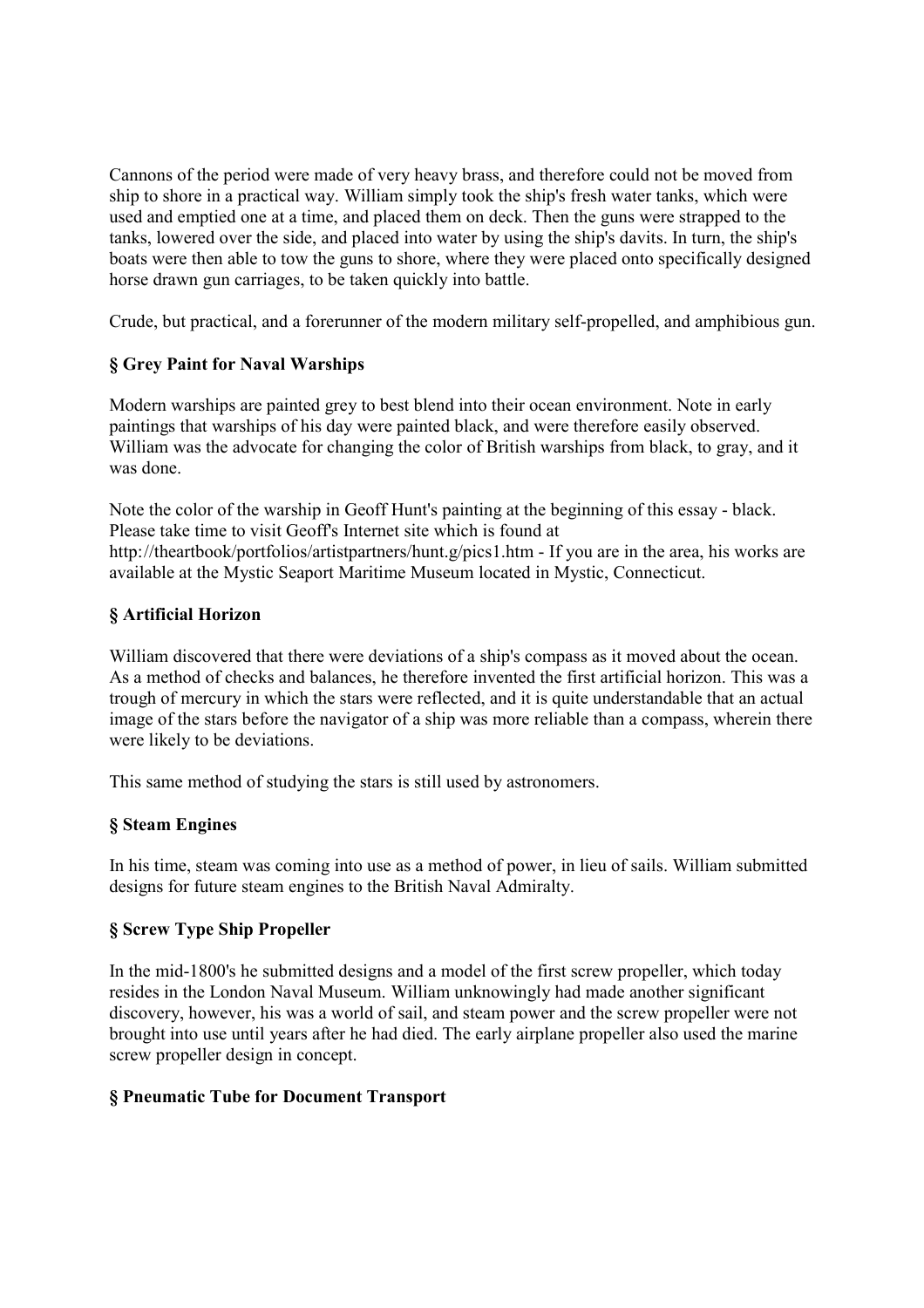Recall the pneumatic tube system that we use every day ? William invented it, and then offered the idea to the English Post Office to hasten the delivery of letters in urban areas. The ignored the concept, but it was taken up by the Americans.

# **§ Fuse Intended to Burst the Cannon Shell on Striking the Object, Without Reference to Distance.**

# **§ Method of Drowning the Powder Magazine of a Ship-of-War**

# **§ Automatic Pneumatic Sounding Instrument**

His principles in the area of early pneumatic concepts were to be seen again in the form of the modern pneumatic tire.

# **§ Hydraulic Ventilator**

# **§ Hydrostatic Diving Machine**

# **§ Hydraulic and Hydrostatic Engine**

He was noted for many inventions, subsequently served on the men-of-war H.M.S. Tribune and H.M.S. Donegal in the English Channel and on a long voyage to Australia, and was awarded the Gold Iris Metal from the Society of Arts and Commerce for his service.

However, knowing human nature, we are not surprised to also learn that his rapid progress and revolutionary ideas roused the envy of his shipmates. Many times in his writings he mentions this unpleasantness. He was so soured by the fact that, although he spent time and money on his inventions and models, he received no monetary reward from the Government, so when he was pensioned off by the Navy, he was without any other income source. William appears to be a classic example of the need for coordination of timing, and ideas.

*I've sailed beneath the flag of England's fame, These twenty years to many a foreign shore, And now my crazy hulk, shattered and lame, Lies up in hope to brave the storm no more, Trusting that fortune yet may deign to smile, And bear me to my long-loved native isle. On my return to England's happy ground, Fate had decreed to set me once more free, For Esculapian skill my timbers found, Unfit for future service at sea, Granting me forty pounds-and-five a year, Down life, close-hauled, upon the wind to steer, With my depending family in tow, And adverse breakers roaring on my lee, While o'er the shoals of life I touch and go,*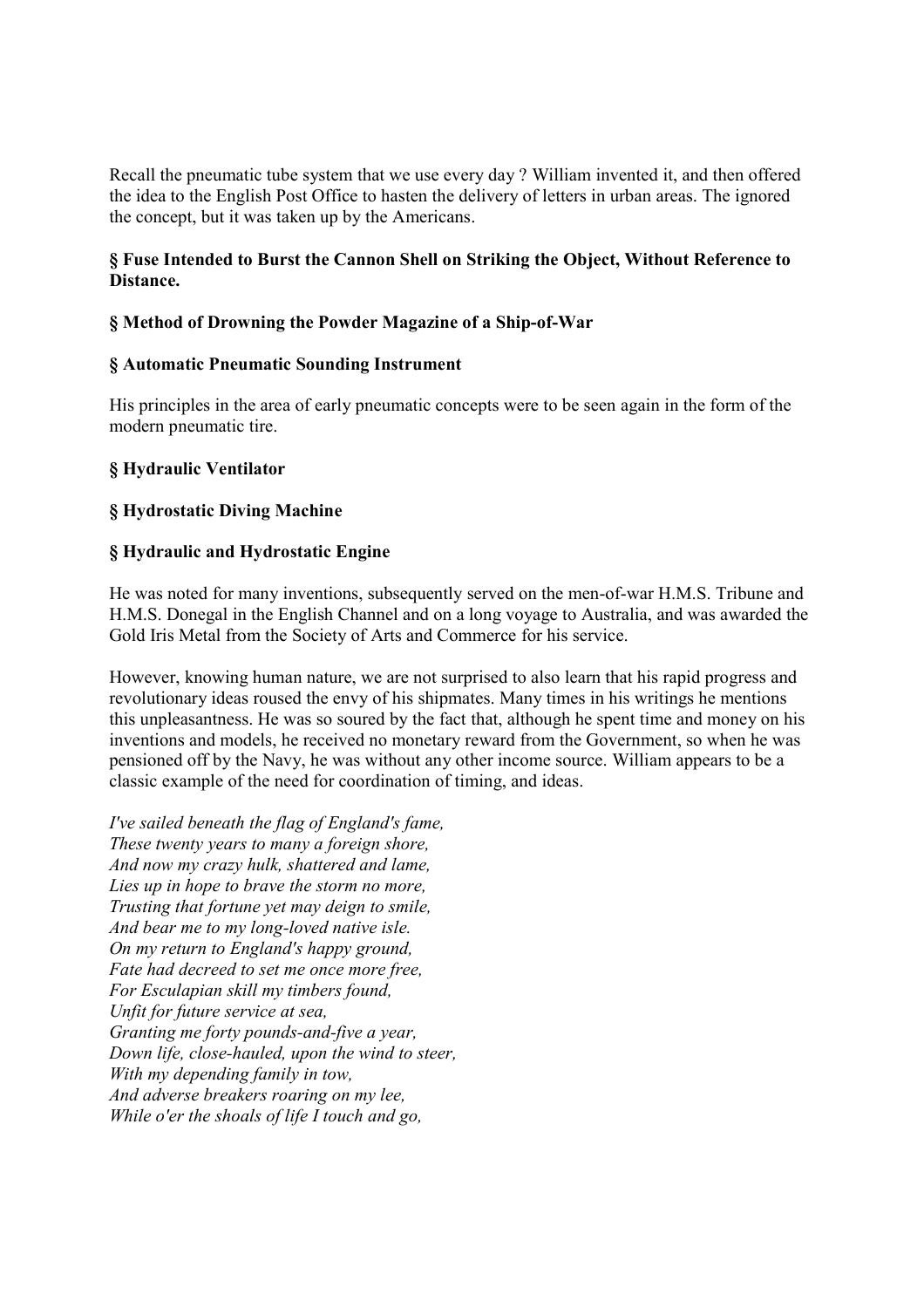*Endeavoring to weather penury.*  Poem to E.M. Gawne Kentraugh

*My charts and compass and my sextant too, Lie moldering upon my cabin shelf, Tho' adjustments I can warrant true, For they were manufactured by myself, On Nature's plan of never-erring truth, Carefully studied from my early youth. As here I drift before the storm of fate, Without an anchor and my rudder gone, And all my timbers in a shattered state, Unable thus my barque to steer, While, on my lee, life's adverse breakers roar, O'er the shoals of penury's iron shore.* Poem to "An Honored Friend"

However, and on a positive note -- in October of 1826, he had also taken time to marry Mary Edward Shedd Blackmore Byford, in Gillingham, Chatham, Kent, England.

So in about 1844, disheartened, poor, and intending never to roam again, he retired from the Navy and lived from then to 1848, on the banks of the Silair Bourne, now the Silverburn River, in his family cottage named "Balla Salla Lodge" where he and Mary continued their family of what was to be nine children.

*Ha, there is my own native land, For whose absence so long I've wept, And there is the wave beaten strand, On whose bank when a child I've slept, Let fate now decree what it may, Since again my own Mona I see, No more from thy rocks will I stray, My Mannin-veg-villish me cree. There I with my own better half, Will thy ancient customs retain, I'll take up my poke and my staff, Before I will quit thee again.* Unpublished Poem



His cabin home became his refuge were he could wrap himself around his familiar church, family, friends, valley, mountains, and seasons.

*The dame now made her exit with the sire, Leaving the youths to love and merriment,*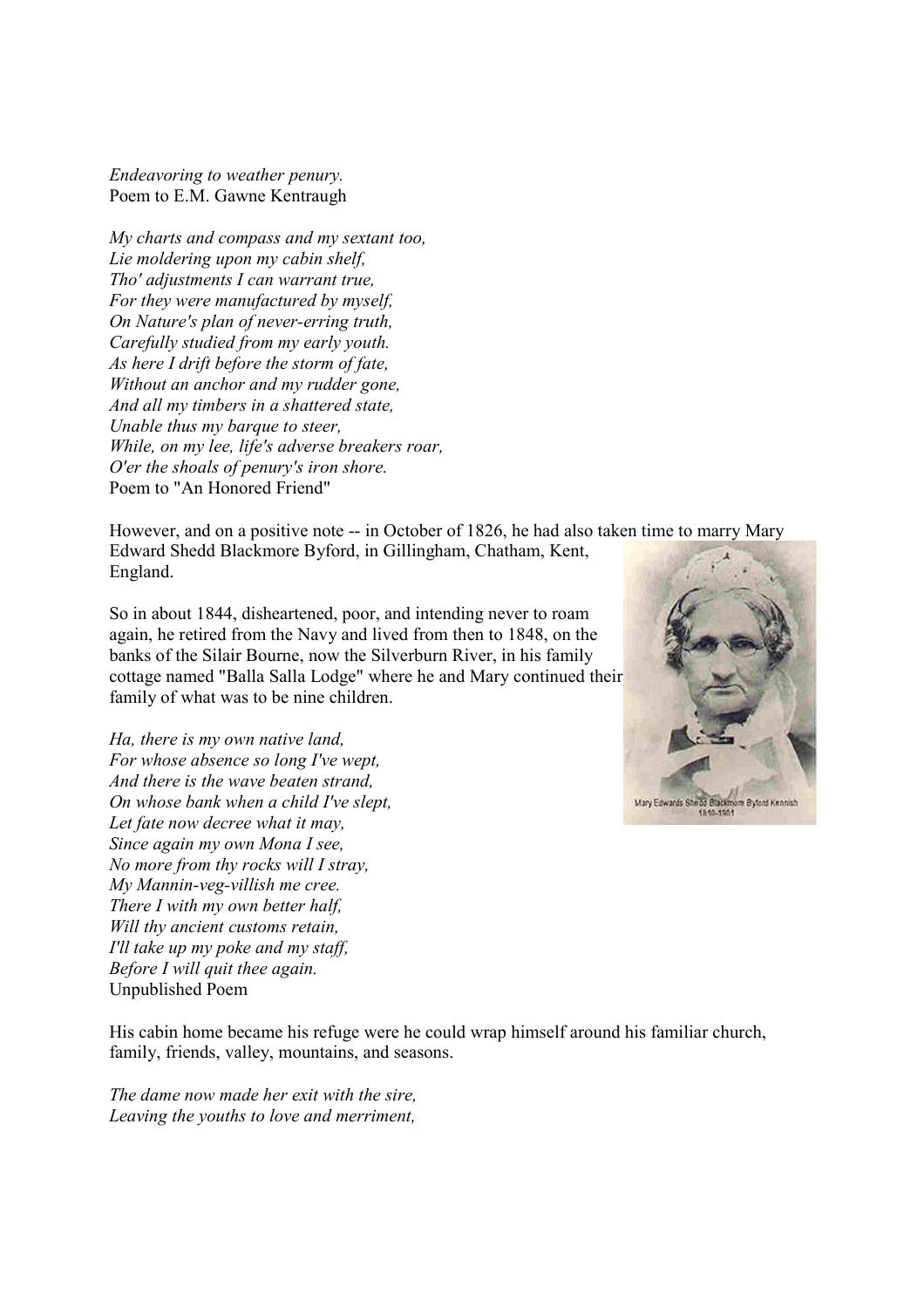*And sat them snugly by the kitchen fire,* Mona's Isle, Canto II

William worked as a civil engineer and surveyor for the British Government to design seaport harbors, sea walls, and breakwaters, wrote poetry, and continued with his inventions. In 1844 he published in London his "Mona's Isle and Other Poems" which resulted in limited sales, but today is considered, while not great poetry, none-the-less, a scarce book of Manx folklore. In addition, he also opened a school which included in its curriculum mathematics and navigation.

However, and despite his efforts, in 1846 he found himself insolvent, and was imprisoned for a time as a debtor. However, in short order he was relieved of his financial embarrassment for as in 1847 he was once again employed to design better harbors for the Manx fishermen.

In 1848 he was caught up by a restlessness, which we Kennish's all seem to have, and the lure of America. He and Mary made their decision, packed up their children - William, Catherine, Emma, Joseph, Margaret, Mary, Matilda, Thomas and Jane - three others had died in infancy and as was the tradition of the period, likely sold everything they had, booked passage on a sailing ship out of Liverpool, and struck out for their new life in America. The voyage to America took four weeks and three days, and they landed at Sandy Hook, New Jersey on Christmas Morning, 1849.

They took up residence in the Williamsburg section New York City, which today we know as Brooklyn. With his talents he was soon established. William was engaged by the Hope Association, and the F.W. Kelly of New York, a mining company, to undertake several projects which were related to the quest for gold in New Granada, or what is today, Colombia.

His prospecting assignments took him into 9,000 foot mountain ranges where no white men had been previously. During these travels, William learned of a valley that stretched across the then Isthmus of Darien, or Panama. This discovery led him to conduct a survey for a possible canal route across the Isthmus of Central America, which we know today as the Panama Canal.

One of his first findings was that the Atlantic and Pacific Oceans were on the same level, when it had always been asserted that the level of the Pacific was higher than the Atlantic.

Then he was successful in discovering a route through the Atrato River Region, which could be constructed **without** the use of locks - but rather required the construction of a significant tunnel, and canal to join the two parts of this River. The plan was substantial and would require that the River be widened to 200 feet, dug to a depth of 30 feet, and connected by a 3-mile long tunnel under the Cordilleras Mountain Range. The project cost was estimated to be in the range of \$130,000,000, mid-1800's, U.S. dollars !! His detailed plans and maps were submitted to Emperor Napoleon III, Queen Victoria, and President Buchanan. His proposal was approved and \$ 25,000 allotted for further study, however, the American Civil War, which occurred soon after, interfered with any further progress at the time. Quite a feat courage and endurance for this raw, self-educated country lad from the farm hills of the Isle of Man !!

William died only a few years later in 1862 from a "tropical fever" he had contracted during his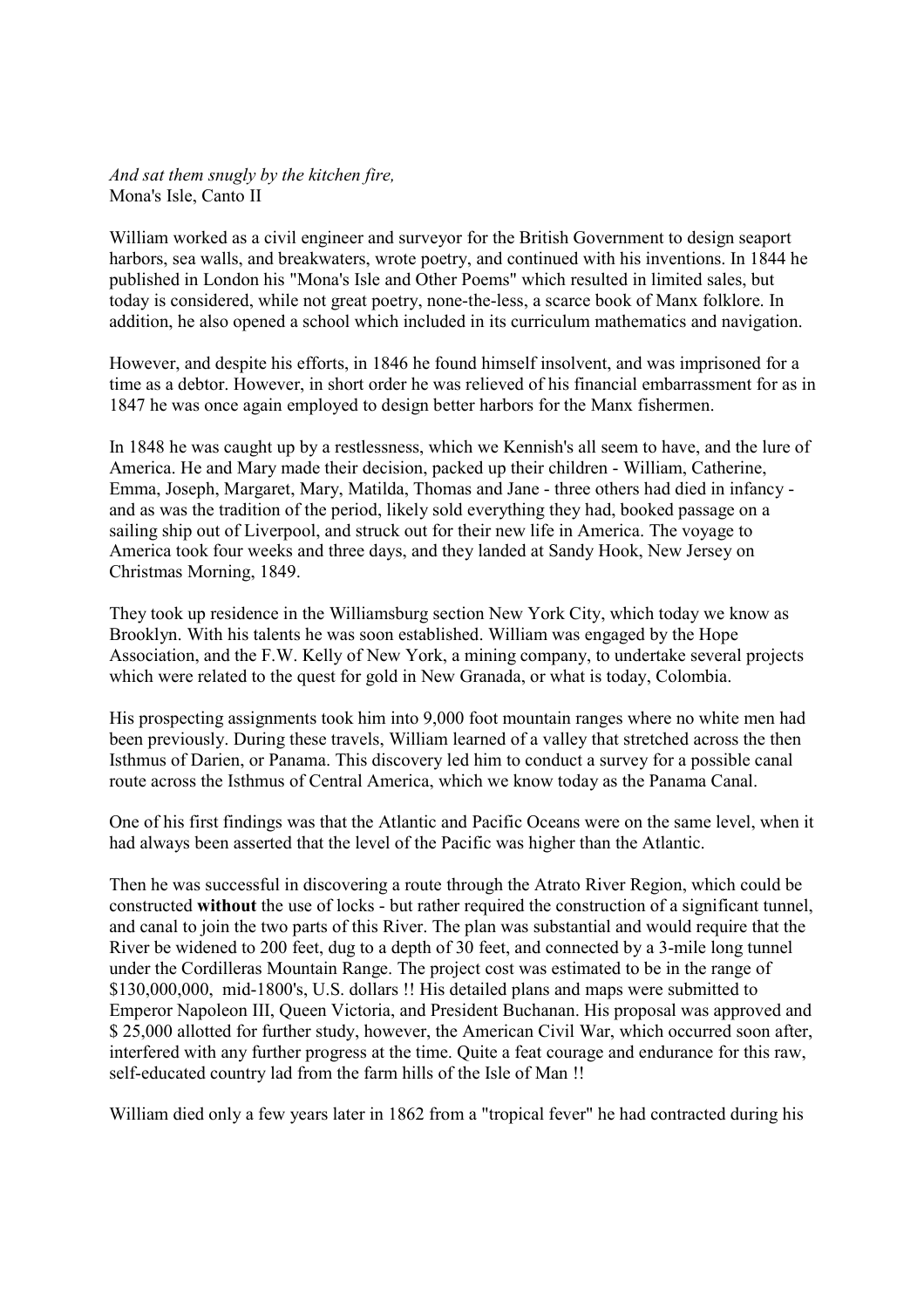travels in the terrible Central American climate. This was likely yellow fever which would kill thousands during the actual construction of the Canal.

However, it was noted by his engineering peers many years later, and just prior to the actual construction of the Canal in the early 1900's, that;

Mr. Kennish was the Robert Burns of the Isle of Man. An excellent poet, imbued with the patriotic spirit, he preserved the legends of the Isle in verse. The volume has long been out of print, but there is an enterprise on foot to reprint at an early day, the work, with additional articles.

Mr. Kennish was an Officer of the English Navy, a mechanical inventor, and civil engineer. The Panama Canal project that is being undertaken, is a result of his visits to Central America many years earlier. While engaged there while working for a mining company, and with his naval background, he was impressed with the necessity, and opportunity of a canal from the Atlantic, to Pacific Oceans. When proposed to his employer, Mr. Kelly, funds were provided for William to conduct a complete survey, and design of such a canal project.

During this field work period, Mr. Kennish crossed the Isthmus, on foot, 11 times. On his last journey, he was accompanied by a General Michler of the U.S. Army as the American government had taken notice of his work, and wanted to verify his survey, and plans. The Baron Friedrich von Humboldt, a noted scientist of the period, and for whom the Humboldt Current which runs from the Antarctic up through the Pacific Oceans is named after, also accompanied William and subsequently confirmed his reports in all essential particulars. Such work was very hazardous in the mid-1800's, and his exposure to disease, in the form of fever, was the essence of his eventual death years later.

Some of his journeys among the tribes, who were hostile at that time, were undertaken alone. Fever held him in the wilderness for months at a time, exhausted, and on one occasion, temporarily blinded. It must suffice to say that his repeated journeys were accomplished at terrible risk to his life, and with the greatest gallantry, and skill.

His maps and plans were compiled in New York, and presented to the various American and European governments. In this remarkable scheme he designed the canal without locks. His design was considered a practicable one and would have followed a route without locks, dams, or gates -- it would have resulted in a canal two hundred feet wide, thirty feet deep, and one hundred and thirty miles long, and would have included a tunnel three miles long through a dividing mountain ridge.

Mr. Kennish's recommendation was however set aside, but in the early 1900's were presented to President Roosevelt. His plans of 1854, were in 1905, or 50 years after his effort, described by engineers of the time;

*"To be as complete and perfectly executed as plans of the present time - in an engineering sense, they are a work of art."*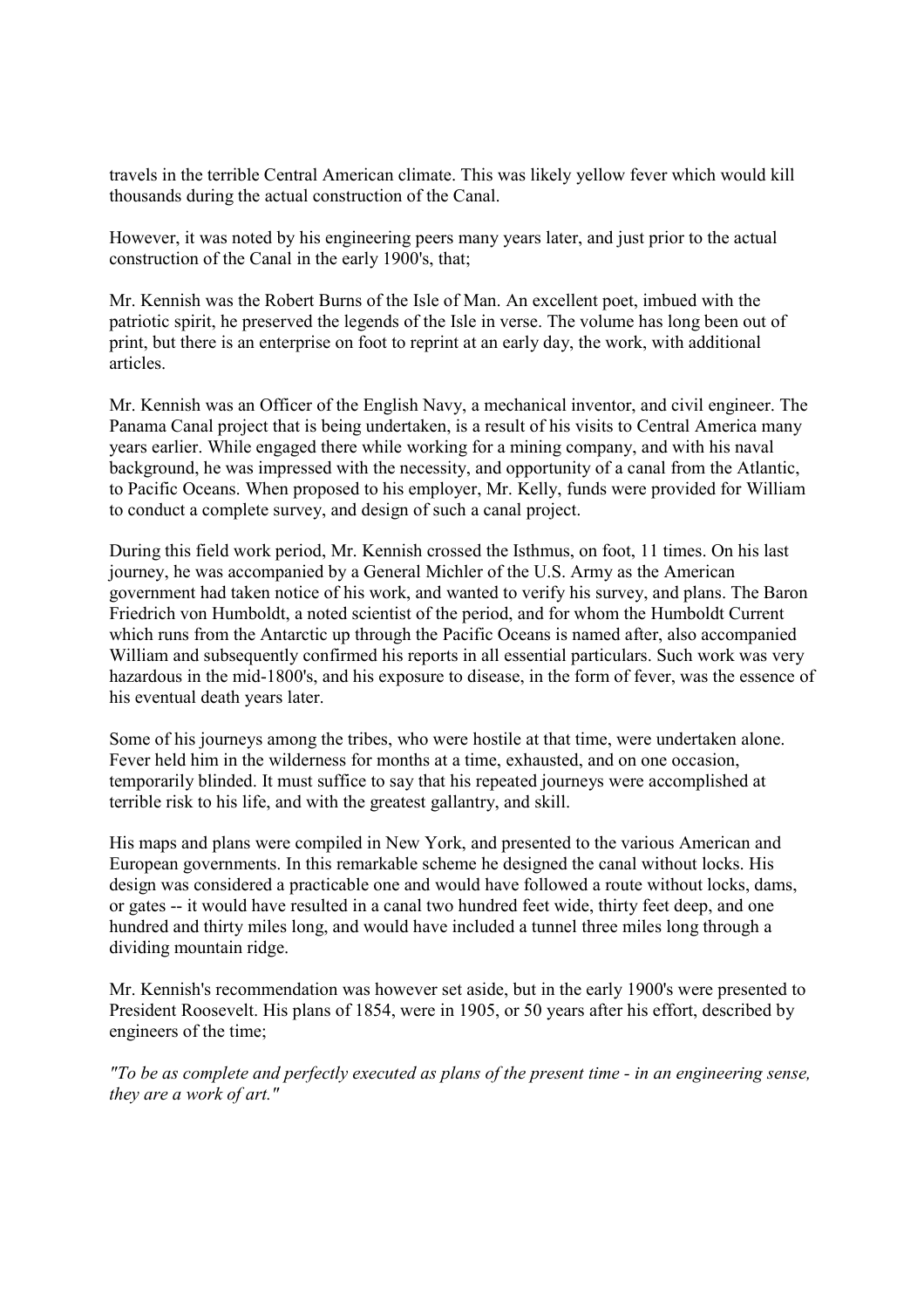In fact, his schemes of 1854 were largely incorporated in the canal design that was eventually adopted.

Even in 1862 he sent a "hydraulic and hydrostatic engine" that he was working on, to an international exhibition in London. Both of these inventions were, also after his death, patented, and manufactured by a Yorkshire firm in Wakefield, England.

Indications are that he was likely an unhappy man who squandered time, energy, health, and a sure fortune with no reward but a gold medal. His life was a succession of failures, and triumphs -- however, his revolutionary ideas remain with us today, as do his works of verse -- poems which paint an accurate and beautiful series of word pictures of the life, work, play, customs, beliefs, and folk-tales of the people of his period -- and yet, he was impoverished all of his life.

His wife Mary reportedly died 40 years later while in Illinois, at age 92, and as the result of an accident. Apparently she possessed many of William's same qualities of restlessness, and the lure for continued adventure, at the age of 92 as she had many years before when she came with him to America. Mary was as likely of the same exceptional mold. I would have liked very much to have the opportunity to have known both of them.

*Then sleep in peace, my honored ancient race, Your earthly cares are now for ever fled, Leaving behind no mark for man to trace, Your faults or virtues to your lonely bed. And tho'no sculpture decorates your tomb, Nature shall dress, at each returning spring, Your lonely mansion with the heather bloom, While mountain larks around your shrine shall sing. And when no more the rays of summer smile, But winter storms from the bleak north emerge, And wrap in gloomy vest your native isle, Te osier reeds shall sigh your funeral dirge.* A Elegy of An Ancient Burying Ground

Regarding the conclusion of this essay;

- William Senior lived from 1799-1862 (63),
- William his Son, from 1837-1893 (56),
- · His Son, and William Senior's Grandson, and also a William, from 1870-1895 (25).
- · And his Wife, Mary Edward Shedd Blackmore Byford Kennish, from from 1811-1901
- (90).

William, his Son, 1837-1893, who was also an engineer, is documented to have been involved in the construction of the Statue of Liberty, in New York Harbor, in 1885. He also served in the Union Army during the American Civil War, 1861-1865.

Regarding the end of William's life, and based upon years of research .....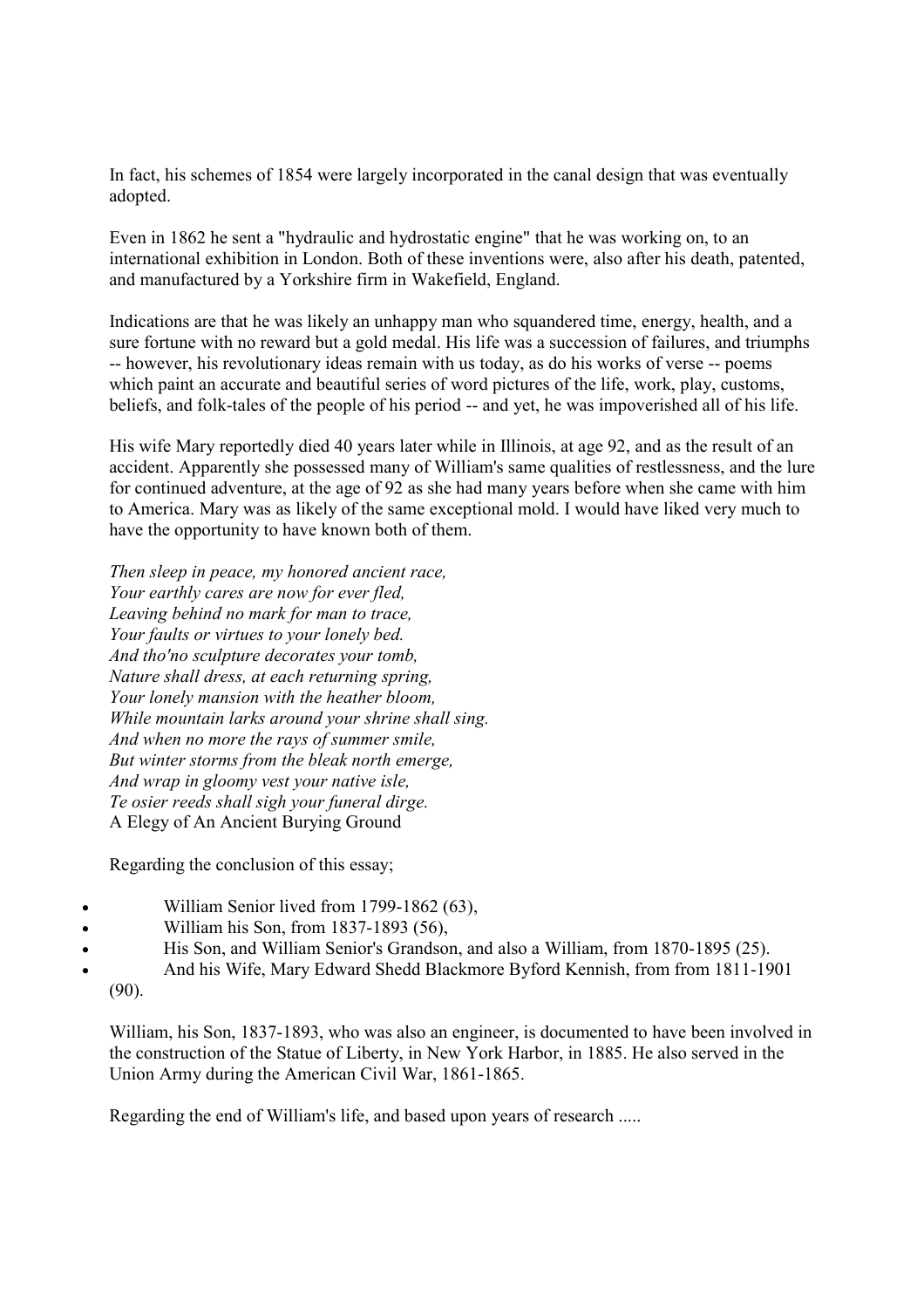March 19, 1862 - William Kennish dies of "pneumonia brought on by typhoid" in Greenich Hospital New York City.

March 21, 1862 - William's body is delivered to the Green-Wood Cemetery in New York City.

It was placed into receiving tomb 1148 as internment 89154. The charge was \$ 1.00.

Subsequently, but at an unknown date, it was moved to another temporary storage area, and was placed into what was identified as "30 Vaults, Vault 16, Coffin 692."

May of 1862 - His wife Mary applied to the British Admiralty for "financial assistance for passage to England" from New York.

May 19, 1862 - Her request was refused, as William had, as a retired Royal Navy Officer (1821 to 1844), received a government pension, and upon his death, his pension then went to Mary for the remainder of her life as of March 20, 1862.

During his Royal Navy career William had served aboard the H.M.S. Tribune, H.M.S. Donegal, H.M.S. Britannia, H.M.S. Victory, H.M.S. Windsor Castle, H.M.S. Genoa, H.M.S. Lapwing, H.M.S. Ringdove, H.M.S. Hussar, H.M.S. Ordinary, H.M.S. Alfred, H.M.S. Excellent, H.M.S. Tyne, H.M.S. Hupar, H.M.S. Grampus, H.M.S., and the H.M.S. Powerful. Records indicate that he was injured while with the Navy ... possibly during the storm induced wreck and sinking of the H.M.S. Tribune off of Tarrango in 1839.

May of 1862 - In response, and likely due to a lack of funds that had motivated her to approach the Admiralty with her passage request in the first place, Mary sold William's grave site to John H. Baker and his wife Laura S. Baker ... apparently to raise money for commercial passage back to England. John Baker was buried in the plot on June 12, 1862.

June of 1862 - Mary sailed to England on a commercial ship. Matilda ... Mary and William's daughter, at that time lived in Thames Ditton, Surrey, England. She had two daughters, Elizabeth Mary born in 1860, and Margaret Alice who was born in 1863 ... Mary's granddaughters.

This circumstance could have also had something to do with the condition of William's diseased and infected body, which if buried without a vault, could spread the infection via the ground water table. Perhaps the body could not be buried immediately thus presenting her with the positive option of selling the grave site for Mr. Baker who apparently was in need of one.

Also and likely more importantly, Mary had a brother, William Byford Jr. who was her only sibling to survive infancy with her. William Byford, Jr. who had been a Captain in the Royal Navy "died on October 12, 1862 in the Royal Navy Hospital at Plymouth, England after a long lingering illness." This would also fit into the timing of things and have been yet another significant motivator upon which to adjust her priorities, and return as quickly as possible to England to be with her dying brother, just after having lost her husband of 36 years to an extended illness. Mary's father William Byford, Sr. had also been an officer in the Royal Navy.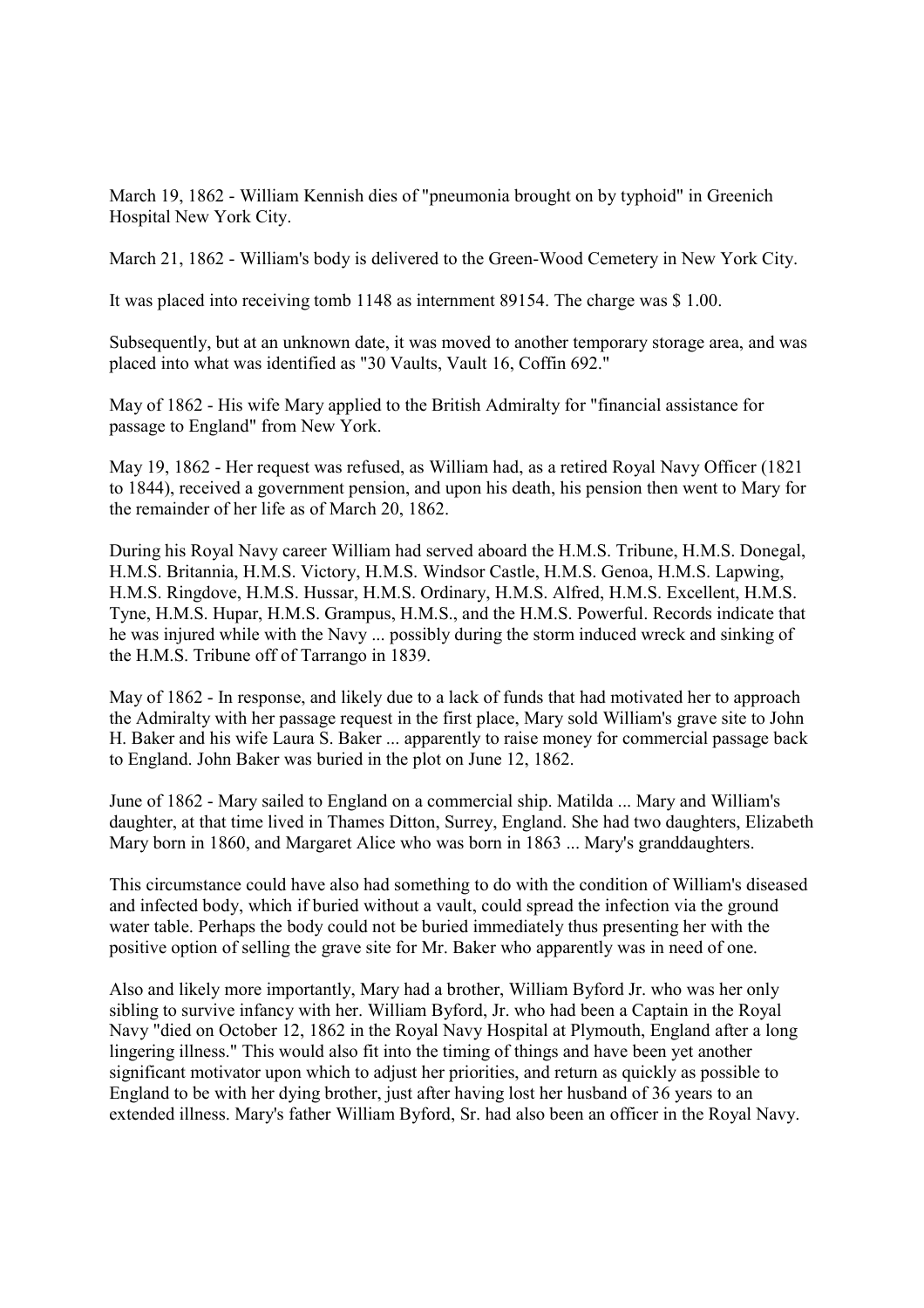Mary seems to have had quite an affiliation with both the Royal Navy, and men named William !!!

Therefore, either Mary or the New York City Board of Health appears to have had William's body placed into a pending burial status with the Cemetery. Mary then sold his grave site to John Baker likely to raise funds with which she returned to England within the above motives, both of which fulfilled her need to be with the living, more so than with the dead, which is understandable.

Eventually we know that Mary and numbers of her children and grandchildren ended up in Michigan, Illinois, Missouri, and Nebraska. Mary was with her family when she died in 1901 and was buried in Joliet. Her interesting obituary appears later in this essay.

However and strangely, William's body continued to reside in Green-Wood Cemetery where it had been placed in 1862. It appears that Mary never returned to see to the matter of his proper internment. Documents disclose that she returned to England in 1862, and then disappeared until 1901, or some 39 years later. Her whereabouts is unknown during this extended period.

March 1869 - Seven years after first receiving his body, the Cemetery appears to have taken action to resolve William's continued presence by having it buried in a "common public grave," as one of two bodies residing in a single grave site ... likely stacked one above the other.

According to recently discovered records on the part of Green-Wood Cemetery staff, the remains of both William Kennish and a Charles Neurse in fact rest within Grave 384, Lot 259, which in 1869 was identified as a "Public Lot for Adults."

Charles C. Neurse was born in New York City and died on August 14, 1863 at the age of 19 years of Bilious Fever. His body, as with William's, had been in storage for six years prior to being buried. Note that both had died of a contagious disease, which could account for this unusual process.

It would appear that both were buried as public wards. And I continue to find it strange that while Mary left a splendid obituary, one has not been located for William in New York City, England, or the Isle of Man despite his considerable accomplishments, notoriety, and press while he lived.

William's Son and Grandson were both subsequently buried in the original Kennish plot in the Green-Wood Cemetery, that being Lot 13432, Section 172, in 1893 and 1895 respectfully ... as were Elizabeth Cecelia Kennish (1867-1910) and Paul Revere Kennish (1875-1912). Their graves are marked with stones.

April 2001 - The William Kennish grave site does appear to contain a grave. However, the location is unmarked.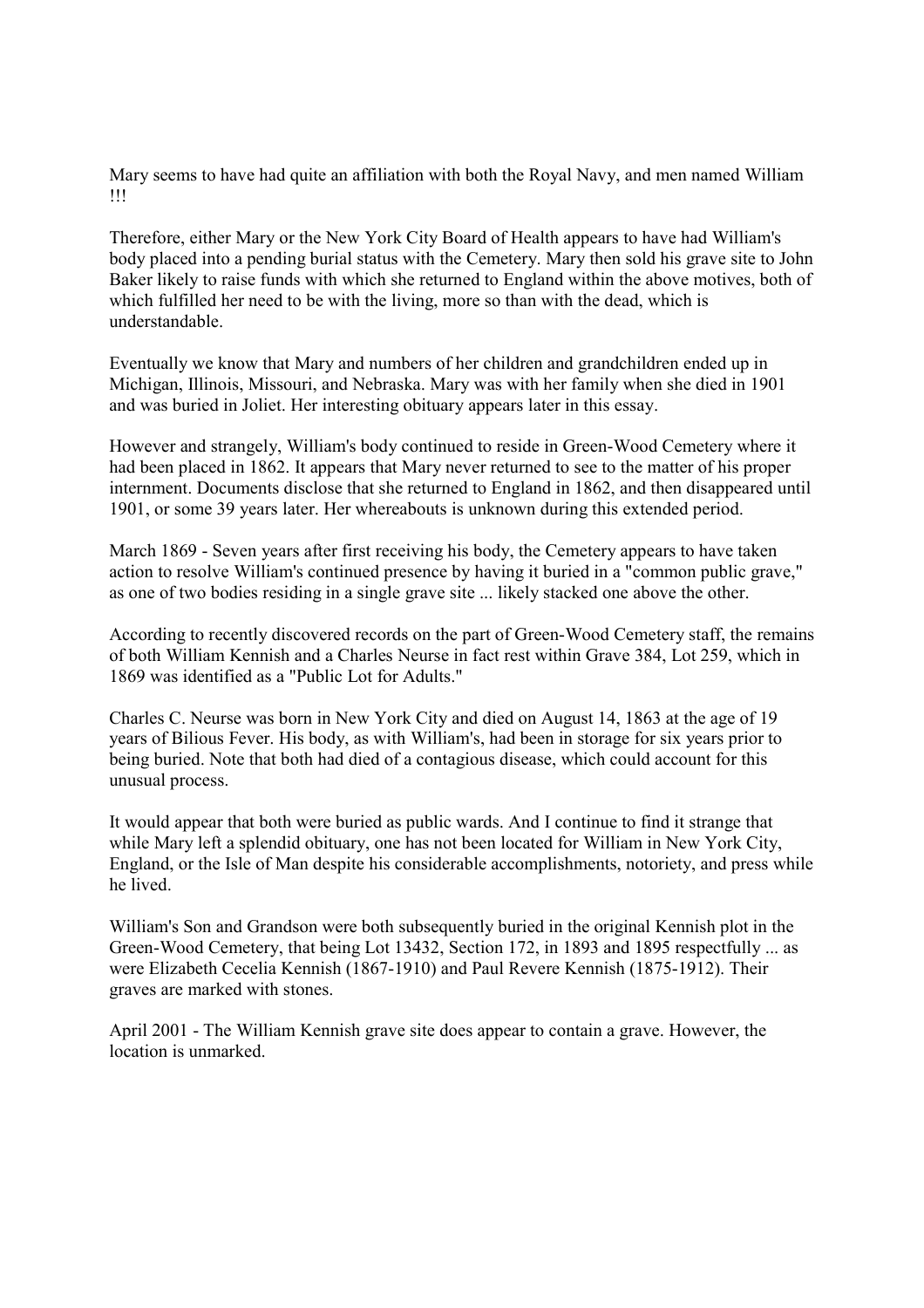# **Narrative of the Obituary of Mary Kennish**

*Daily Republican Newspaper Joliet, Illinois USA November 20, 1902*

# **Mrs. Kennish Dead One of the City's Most Remarkable Women Passes Away Mary Edward Shedd Blackamore Byford Kennish January 1, 1810 to November 19, 1902**

Mrs. Mary Kennish, who had suffered with a broken limb, from the effects of a fall on November 2, passed away quietly to her final rest shortly after midday yesterday at the residence of her son-in-law T.C. Shepherd, in Bush Park. On Wednesday last, she called the family, one by one, about her and bid each goodby and talked with them of their plans for the future, with mind and voice as clear and vigorous as before her troubles.

Mrs. Kennish would have been 92 years of age January 1, and except for the accident would have lived probably many years for she was in perfect health and strong in mind. Seldom is seen so much happiness for self and others in extreme old age. She was a woman of much culture and intelligence, active and energetic, taking an interest in all about her and her family who lived for her and made her last days her best.

She had seen much of life, and in contrast to our peaceful life it was one of unimaginable interest, and contained many stirring events. Mrs. Kennish is today an English woman of the noblest type of the Nineteenth Century, those of trust and purest of womanly graces.

Her father, William Byford, was a warrant officer in the Royal Navy and served during the French and English War. While an infant, she was taken by her mother on board her father's warship, the Cressy, where sealed orders were then received, ordering the ship at once to sea. Taking advantage of the excitement occasioned by the birth of Napoleon's son, the Cressy approached the French coast, captured a French warship then at anchor and carried it as a prize back to England, and this with Mary on board. William Byford also assisted in the capture of many other prizes. William Byford, Jr. son of the above, and Mary's brother, was a captain in the Royal Navy and served in the Russian War. After a long, lingering illness, caused by arduous duties during that war, he died October 12, 1862, in the Royal Navy Hospital at Plymouth, England.

Mrs. Kennish's maternal grandfather, John Edwards Blackamore, was a purser on board his majesty's ships Glasgow, Experiment, Ardent, and Nonsuch, and served in the war with America in 1776. He married an American lady and their daughter, Mary Blackamore, married William Byford, whose daughter Mrs. Kennish was.

Mrs. Kennish married William Kennish in 1826 at Gillingham, in Chatham, Kent. Mr. Kennish also in the Royal Navy, retired therefrom in 1843, after faithful service, during which time he was the inventor of many useful inventions applied by the government. Mr. and Mrs. Kennish came to America in 1849, when Mr. Kennish entered into a mining scheme in Central America.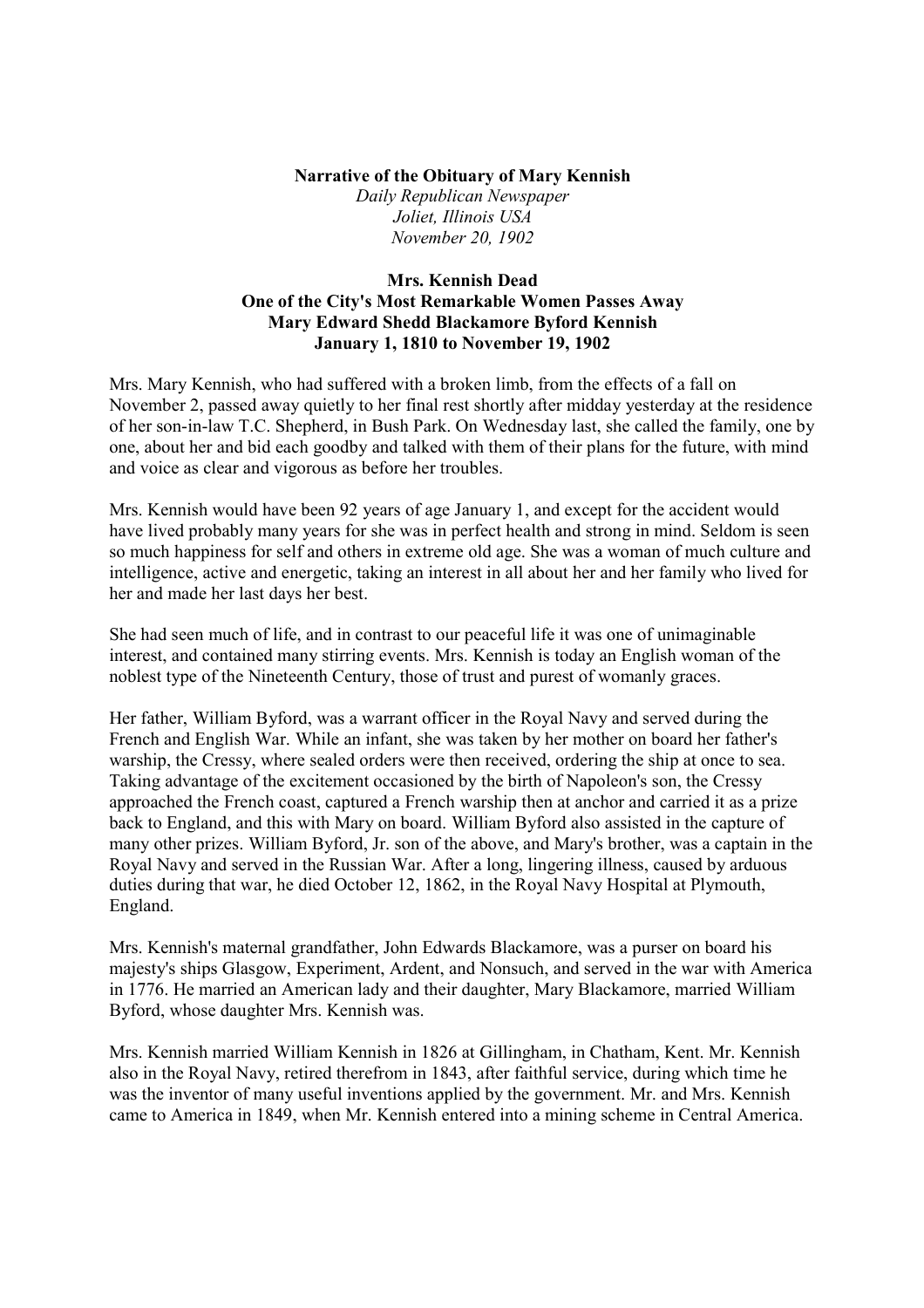From this he was engaged by F.M. Kelly of New York, to undertake the survey of a canal across the Isthmus of Panama. Mr. Kennish died in 1863 through a disease contracted in his travels in South America. Mrs. Kennish's sons, William and Tom P. Kennish, both were soldiers in the Union Army during the American Civil War, and her grandson's Clifton Shepherd, Paul, and Tom Kennish, Jr. in the Spanish-American War.

Mrs. Kennish had eight children, two whom survive her ... Tom P. Kennish of Brooklyn, N.Y., and Mrs. T.C. Shepherd (Jane) of the City Park, Joliet. The late Mrs. C.S. Dawson was also a daughter.

Then from the obituary of T.C. (Thomas Clifton) Shepherd ... son-in-law ... September 26, 1917:

Born in Beverly, Yorkshire, England on May 19, 184? and came to America in 1865. One year later he was married in Brooklyn, N.Y. to Jane Kennish who survives him. They came to Joliet in 1899. He was the son of the late Thomas Shepherd, governor of Beverly Prison, and Anne Sorby, of Wakefield, England. There were seven children, three of whom, Alfred, Matilda and Ruth, are dead. Two daughters, Mary and Margaret and two sons, Thomas C. and Charles W., both of Battle Creek, Michigan, survive.

As William's religious preference could be relevant, but is unknown, it is noted that T.C. Shepherd's wife, Jane ... who was William's daughter, was an Episcopal ... as has been my family for as far back as I am aware. Logically then, so William may have been. Both T.C. and Jane, who died on September 11, 1928, had their funeral and burial at the same Episcopal Church, and graveyard, those being Christ Church, and the Elmhurst Cemetery in Joliet.

So William has been found ... in an unmarked public grave ... in a Brooklyn, New York cemetery. But somehow, and given the nature of his life ... it would seem that a burial location near the mist and roar of the coast of the Isle of Man would have been more fitting.

None the less, my special thanks to those who have cared and persevered, after all these years to support the solving of the riddle that has been in force for all that time ... or at least since my childhood, when I sat by the fireplace and listened to my Grandmother and Aunt tell stories about this unique man by the name of William Kennish, from the Isle of Man, who obviously inspired many people.

John William Kennish April of 2001

Lastly, I would also be interested in obtaining a copy of his 1844 volume of poems titled "Mona's Isle and Other Poems" should one become available.

Mona's Isle and Other Poems" by William Kennish, R.N

Thank you.

John William Kennish